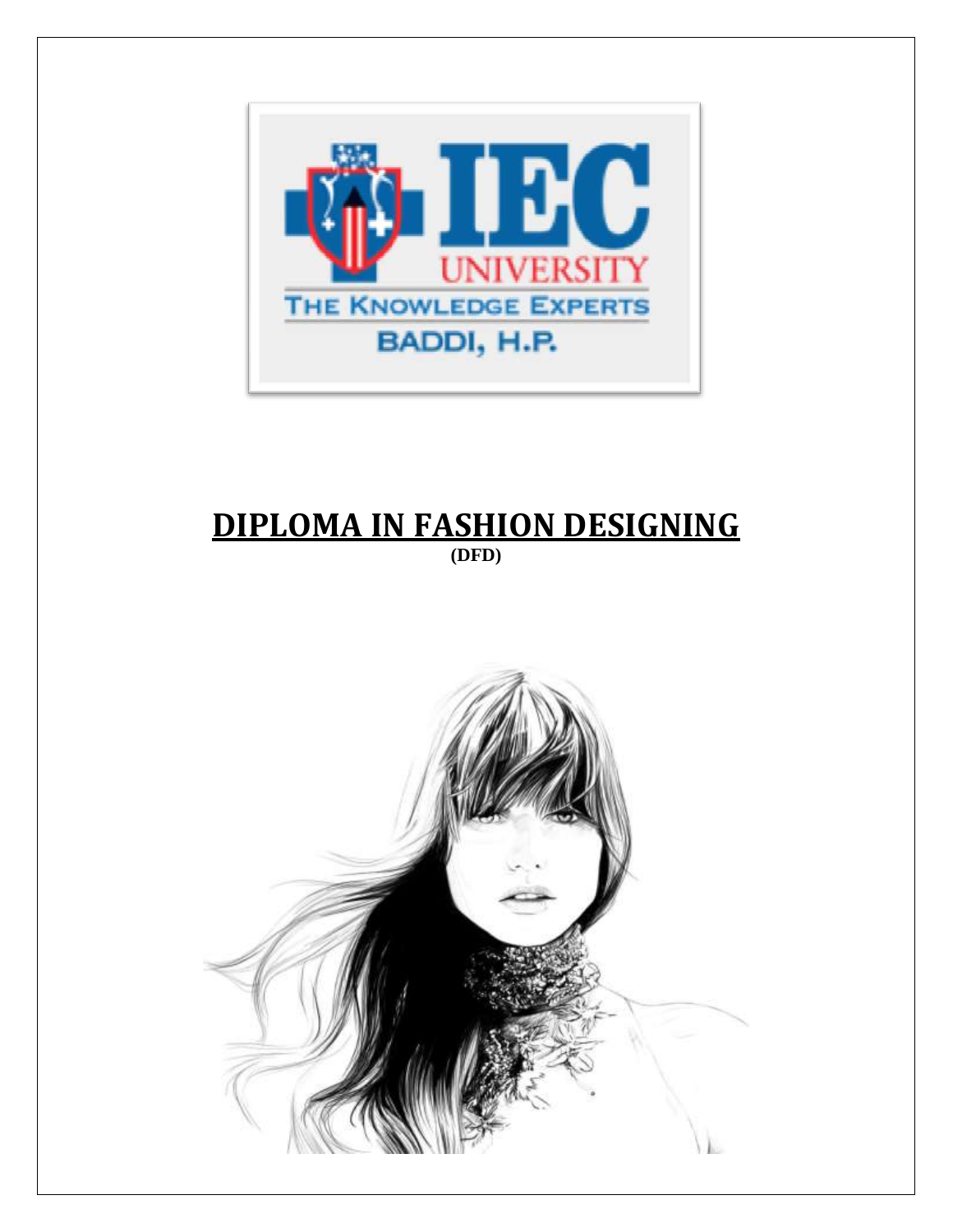# **COURSE EVALUATION SCHEME & SYLLABUS**

# **SEMESTER-1**

| Sr.<br>N <sub>0</sub>   | <b>Course</b><br>Code | Subject                                   |                         | <b>Periods</b>          |                         |                         |                         | <b>Evaluation Scheme</b> | <b>Subject</b><br><b>Total</b> | <b>Credits</b>          |                 |                  |
|-------------------------|-----------------------|-------------------------------------------|-------------------------|-------------------------|-------------------------|-------------------------|-------------------------|--------------------------|--------------------------------|-------------------------|-----------------|------------------|
|                         |                       |                                           | $\overline{\mathbf{L}}$ | $\overline{\text{T}}$   | $\overline{\mathbf{P}}$ | <b>Sessional</b>        |                         |                          | <b>Exam</b>                    |                         |                 |                  |
|                         |                       |                                           |                         |                         |                         | <b>MSE</b>              | <b>CA</b>               | ${\bf P}$                | <b>Total</b>                   | <b>ESE</b>              |                 |                  |
| (Theory)                |                       |                                           |                         |                         |                         |                         |                         |                          |                                |                         |                 |                  |
| $\mathbf{1}$            |                       | <b>BFD-101 Traditional textiles</b>       |                         |                         |                         |                         |                         |                          |                                |                         |                 |                  |
|                         |                       |                                           | $\overline{\mathbf{3}}$ | $\bf{0}$                | $\bf{0}$                | 30                      | 15                      | $\bf{0}$                 | 45                             | 30                      | 75              | 3.5              |
| $\overline{2}$          | <b>BFD-102</b>        | <b>Garment</b><br>construction            | $\overline{\mathbf{3}}$ | $\bf{0}$                | $\bf{0}$                | 30                      | 15                      | $\bf{0}$                 | 45                             | 30                      | 75              | 3.5              |
| $\overline{\mathbf{4}}$ | <b>BFD-101</b>        |                                           |                         |                         |                         |                         |                         |                          |                                |                         |                 |                  |
|                         |                       | <b>Professional</b><br>Communication      | $\overline{\mathbf{3}}$ | $\boldsymbol{0}$        | $\bf{0}$                | 40                      | 20                      | $\bf{0}$                 | 60                             | 40                      | 100             | 3.5              |
| [PROJECTS/PRACTICALS]   |                       |                                           |                         |                         |                         |                         |                         |                          |                                |                         |                 |                  |
| $\mathbf{1}$            | BFD-<br>111           | <b>Design</b><br><b>Illustration Lab</b>  | $\overline{\mathbf{0}}$ | $\overline{\mathbf{0}}$ | $\overline{\mathbf{0}}$ | $\overline{\mathbf{0}}$ | $\overline{\mathbf{0}}$ | $\overline{\mathbf{0}}$  | $\overline{\mathbf{0}}$        | $\overline{\mathbf{0}}$ | <b>100</b>      | $\overline{1}$   |
| $\boldsymbol{2}$        | BFD-<br>112           | <b>Traditional</b><br><b>Textiles Lab</b> | $\overline{\mathbf{0}}$ | $\bf{0}$                | $\overline{2}$          | $\overline{\mathbf{0}}$ | $\boldsymbol{0}$        | $\overline{15}$          | $\boldsymbol{0}$               | $\overline{10}$         | $\overline{25}$ | $\mathbf{1}$     |
| $\overline{\mathbf{3}}$ | BFD-<br>113           | <b>Garment</b><br>construction Lab        | $\overline{\mathbf{0}}$ | $\overline{\mathbf{0}}$ | $\overline{2}$          | $\overline{\mathbf{0}}$ | $\overline{\mathbf{0}}$ | $\overline{15}$          | $\boldsymbol{0}$               | <b>10</b>               | $\overline{25}$ | $\overline{1}$   |
| 5.                      | <b>BFD-114</b>        | Portfolio-I                               | $\overline{\mathbf{0}}$ | $\overline{\mathbf{0}}$ | $\overline{\mathbf{0}}$ | $\overline{\mathbf{0}}$ | $\overline{\mathbf{0}}$ | $\overline{\mathbf{0}}$  | $\overline{\mathbf{0}}$        | $\overline{\mathbf{0}}$ | <b>100</b>      | $\overline{3.5}$ |
|                         |                       |                                           |                         |                         |                         |                         |                         |                          |                                |                         | <b>TOTAL</b>    | ${\bf 17}$       |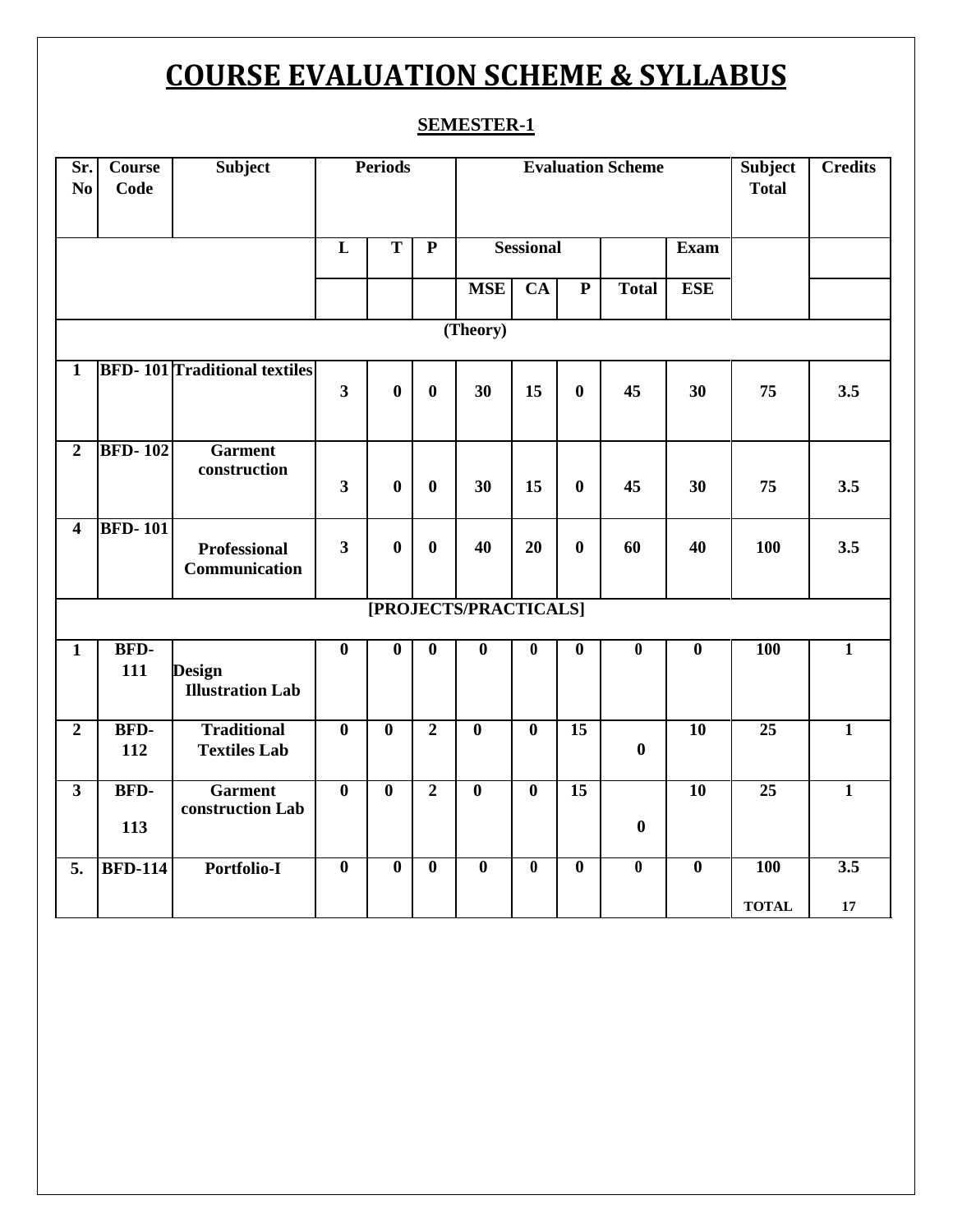# **SEMESTER-2**

| Sr.<br>No        | <b>Course</b><br>Code | <b>Subject</b>                                                    |                         | <b>Periods</b>          |                         |                         |                         | <b>Evaluation Scheme</b> | <b>Subject</b><br><b>Total</b> | <b>Credits</b>          |                 |                  |
|------------------|-----------------------|-------------------------------------------------------------------|-------------------------|-------------------------|-------------------------|-------------------------|-------------------------|--------------------------|--------------------------------|-------------------------|-----------------|------------------|
|                  |                       |                                                                   | $\overline{\mathbf{L}}$ | $\overline{\mathbf{T}}$ | $\overline{\mathbf{P}}$ | <b>Sessional</b>        |                         |                          |                                | <b>Exam</b>             |                 |                  |
|                  |                       |                                                                   |                         |                         |                         | <b>MSE</b>              | $\overline{CA}$         | $\overline{\mathbf{P}}$  | <b>Total</b>                   | <b>ESE</b>              |                 |                  |
| (Theory)         |                       |                                                                   |                         |                         |                         |                         |                         |                          |                                |                         |                 |                  |
| $\mathbf{1}$     | <b>BFD-101</b>        | <b>Textile Science</b>                                            | $\overline{\mathbf{3}}$ | $\bf{0}$                | $\bf{0}$                | 40                      | 20                      | $\bf{0}$                 | 60                             | 40                      | 100             | 3.5              |
| $\boldsymbol{2}$ | <b>BFD-102</b>        | <b>Fashion theory</b>                                             | $\overline{\mathbf{3}}$ | $\bf{0}$                | $\bf{0}$                | 30                      | 15                      | $\bf{0}$                 | 45                             | 30                      | 75              | 3.5              |
| $\overline{3}$   | <b>BCA-101</b>        | <b>Fundamental of</b><br><b>Computer science</b><br>& application | $\overline{\mathbf{3}}$ | $\bf{0}$                | $\bf{0}$                | 30                      | 15                      | $\bf{0}$                 | 45                             | 30                      | 75              | 3.5              |
|                  |                       |                                                                   |                         |                         |                         | [PROJECTS/PRACTICALS]   |                         |                          |                                |                         |                 |                  |
|                  |                       |                                                                   |                         |                         |                         |                         |                         |                          |                                |                         |                 |                  |
| $\mathbf{1}$     | <b>BFD-211</b>        | <b>Pattern Making</b><br>Lab                                      | $\overline{\mathbf{0}}$ | $\overline{\mathbf{0}}$ | $\boldsymbol{0}$        | $\bf{0}$                | $\boldsymbol{0}$        | $\boldsymbol{0}$         | $\bf{0}$                       | $\bf{0}$                | 100             | $\mathbf{1}$     |
| $\overline{2}$   | BFD-<br>212           | <b>Design Idea</b>                                                | $\overline{\mathbf{0}}$ | $\overline{\mathbf{0}}$ | $\overline{2}$          | $\overline{\mathbf{0}}$ | $\overline{\mathbf{0}}$ | $\overline{15}$          | $\boldsymbol{0}$               | 10                      | $\overline{25}$ | $\overline{1}$   |
| $\mathbf{3}$     | <b>BFD-</b>           | <b>Computer Lab</b>                                               | $\overline{\mathbf{0}}$ | $\overline{\mathbf{0}}$ | $\overline{2}$          | $\overline{\mathbf{0}}$ | $\overline{\mathbf{0}}$ | $\overline{15}$          |                                | $\overline{10}$         | $\overline{25}$ | $\overline{1}$   |
| 4.               | <b>BFD-213</b>        | Portfolio-II                                                      | $\overline{\mathbf{0}}$ | $\overline{\mathbf{0}}$ | $\overline{\mathbf{0}}$ | $\overline{\mathbf{0}}$ | $\overline{\mathbf{0}}$ | $\overline{\mathbf{0}}$  | $\overline{\mathbf{0}}$        | $\overline{\mathbf{0}}$ | 100             | $\overline{3.5}$ |
|                  |                       |                                                                   |                         |                         |                         |                         |                         |                          |                                |                         | <b>TOTAL</b>    | 17               |

TOTAL- 34 CREDITS (SEM-1+2)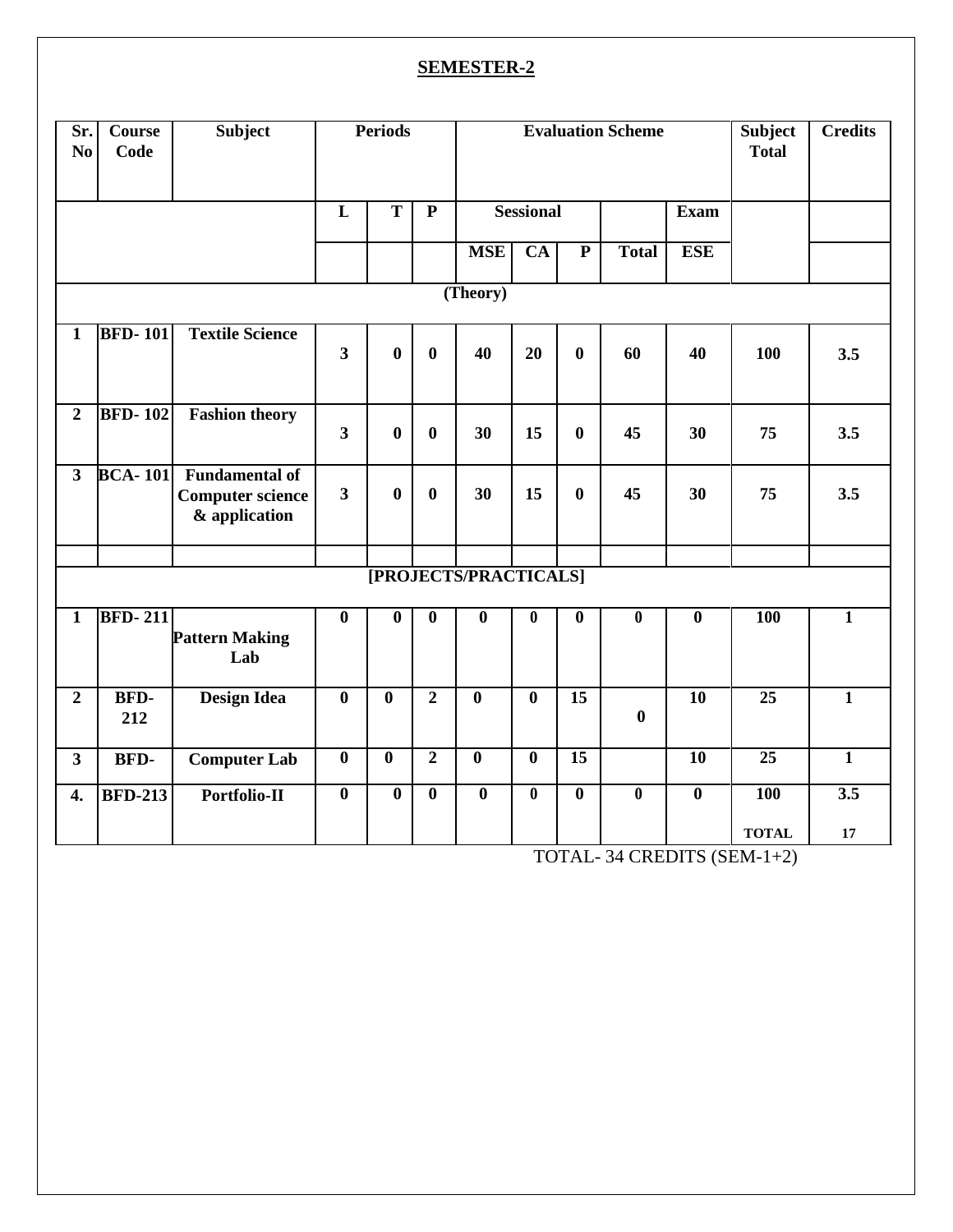# **SEMESTER-I**

#### **DESIGN ILLUSTRATION LABORATORY**

#### **SEM-I**

- 1. Introduction to art media and its applications- different art media- pencils, erasers, colors, fabric, water, pencil, oil pastels, charcoal pencils.
- 2. Free hand drawing and color rendering of objects (one for each category)
	- Natural shapes and forms, landscapes.
	- Realistic and abstract patterns.
- 3. Color wheel ,
	- Color schemes: tints, tones, shades, different color schemes.
- 4. Sketching of stick figures in different poses.
- 5. Make geometric figures 8-1/2, 10 and 12 heads, front back and ¾ profile and fleshing on geometric figures.
- 6. Face analysis
- 7. Draw features eyes, nose, ear, lips, face, hands, arms, feet, legs and hair style.
- 8. Fashion model drawing basic figure proportion. Detail study in pencil and color with light and shade of different type of folds, gathers and shape of Fabrics in dresses.
- 9. Depicting various silhouettes on fashion figures
- 10. Rendering of different textures: woven, woolen, knitted, satin, fur, leather, net, denim, Chikan, sheer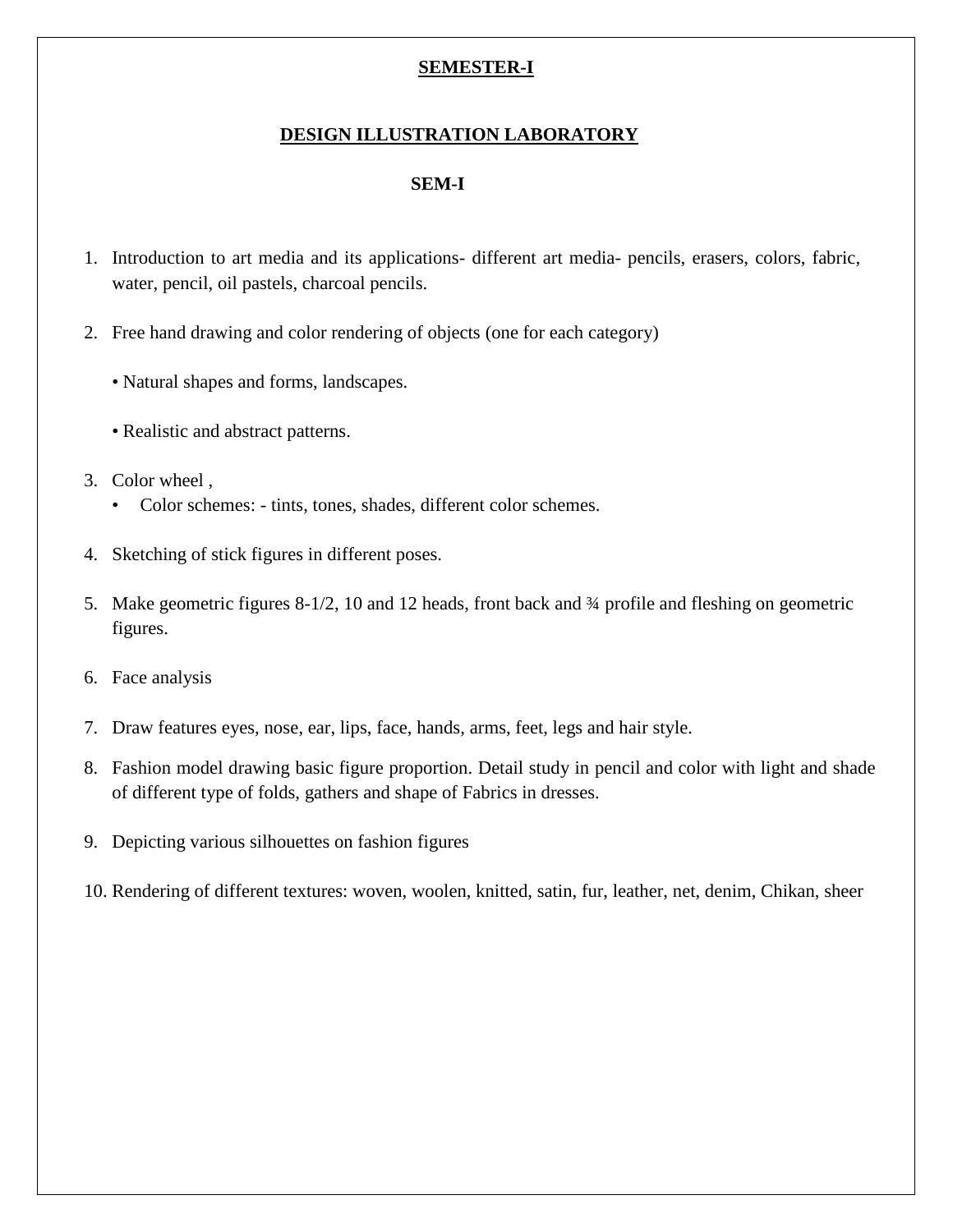# **TRADITIONAL TEXTILE LAB**

#### **SEM-I**

#### **UNIT-I**

- 1. Basic embroidery stitches-
- i. Running,
- ii. Stem,
- iii. Back, ,
- iv. Satin,
- v. Chain- Open, Chain
- vi. Lazy Daisy,
- vii. Blanket,
- viii. Long And Short
- ix. Feather,
- x. Herring Bone- Close Herring Bone,
- xi. Couching,
- xii. French Knot,
- xiii. Romanian.

# **UNIT-II**

- 2. Sample making of following traditional embroideries
- Kantha
- Chamba Rumal
- Phulkari
- Kashida
- Chikankari
- Kasuti
- Kutch

Preparation of an article using any one traditional embroidery.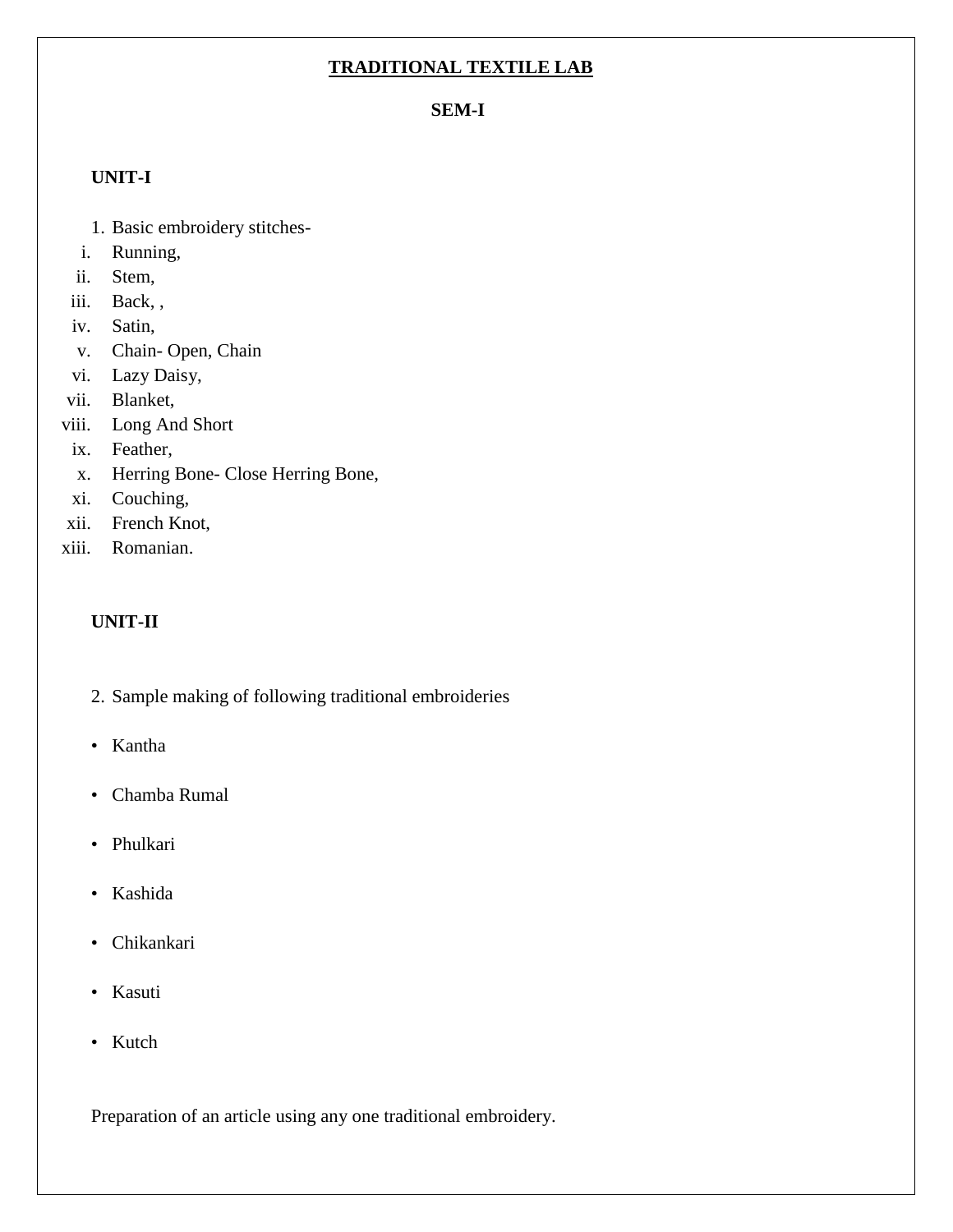# **GARMENT CONSTRUCTION LABORARTORY**

# **SEM-I**

# **Objectives:**

- To learn various basic hand stitches and seams
- To acquire drafting skills for children's garments.

#### **Content**

Making samples of the following:-

- 1. Demonstrating- Operating, cleaning and oiling of sewing machine.
- 2. Demonstration of taking body measurement.

Making samples of the following:-

- Basic hand stitches basting, back stitch, hemming, visible/invisible, tailor's tack
- Types of seams Plain run and fell, French, lapped counter, Mantua makers.
- Types of finishes over lock, hand over cast, turned and stitched, binding
- Fullness Types of darts, tucks, pleats, ruffles, frills and gathers
- Plackets continuous  $-2$  piece
- Zips and fasteners
- Pockets Patch, in seam, Path with pleat, patch with flap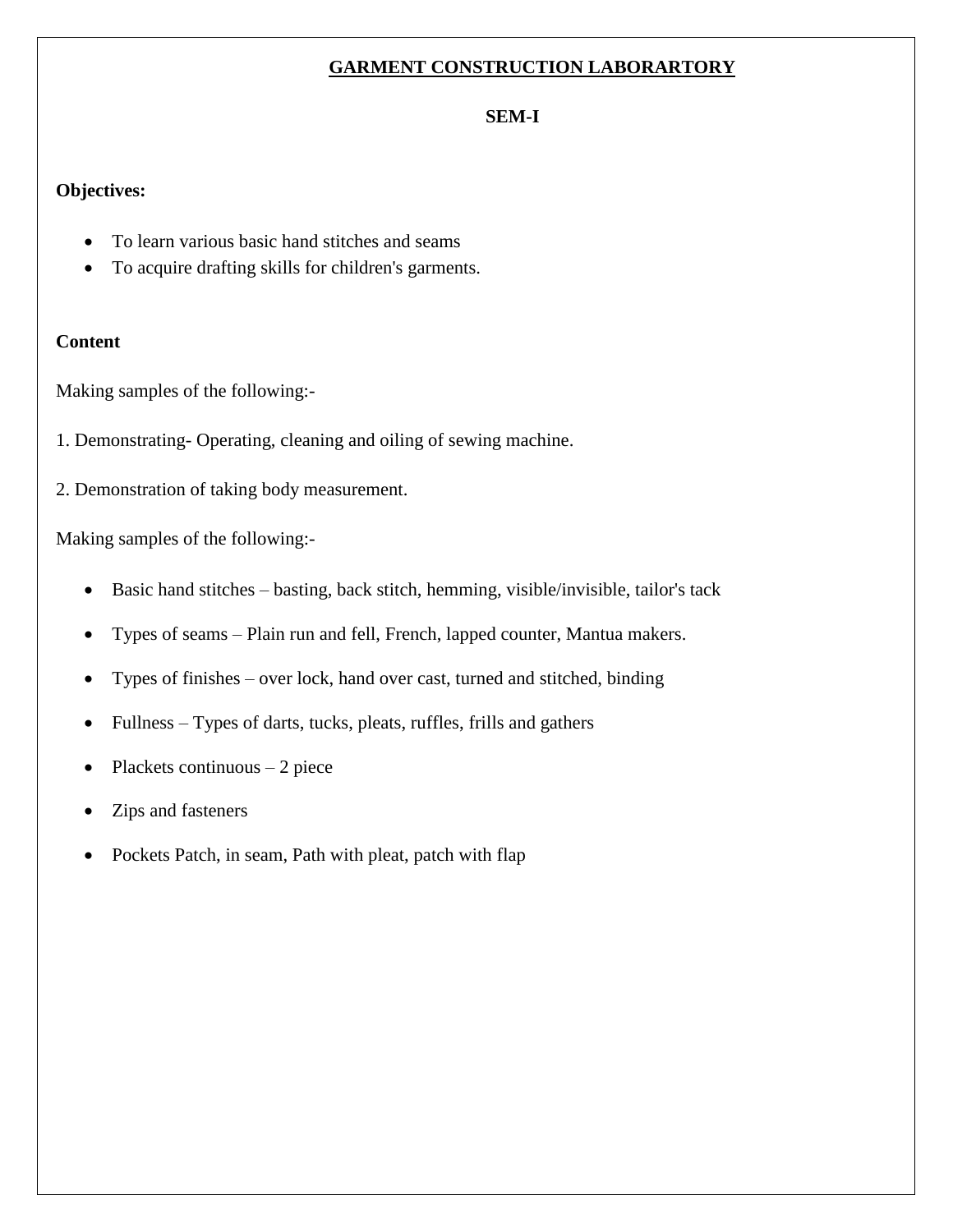# **SEMESTER-II**

# **TEXTILE SCIENCE**

#### **Unit – A**

- 1. Weaves, classification of weaves.
	- Plain weave,
	- Rib weave,
	- Basket,
	- Twill,
	- Satin,
	- **Sateen**

# **Unit -B**

- 2. Tie and Dye and Batik
	- Variation in techniques Spotting, Marble effect, Chevron effect using stitches and different types of folding to create new designs.
- 3. Methods of printing techniques:-
	- Block printing
	- Screen printing
	- Stencil
	- Fabric painting
	- Kalamkari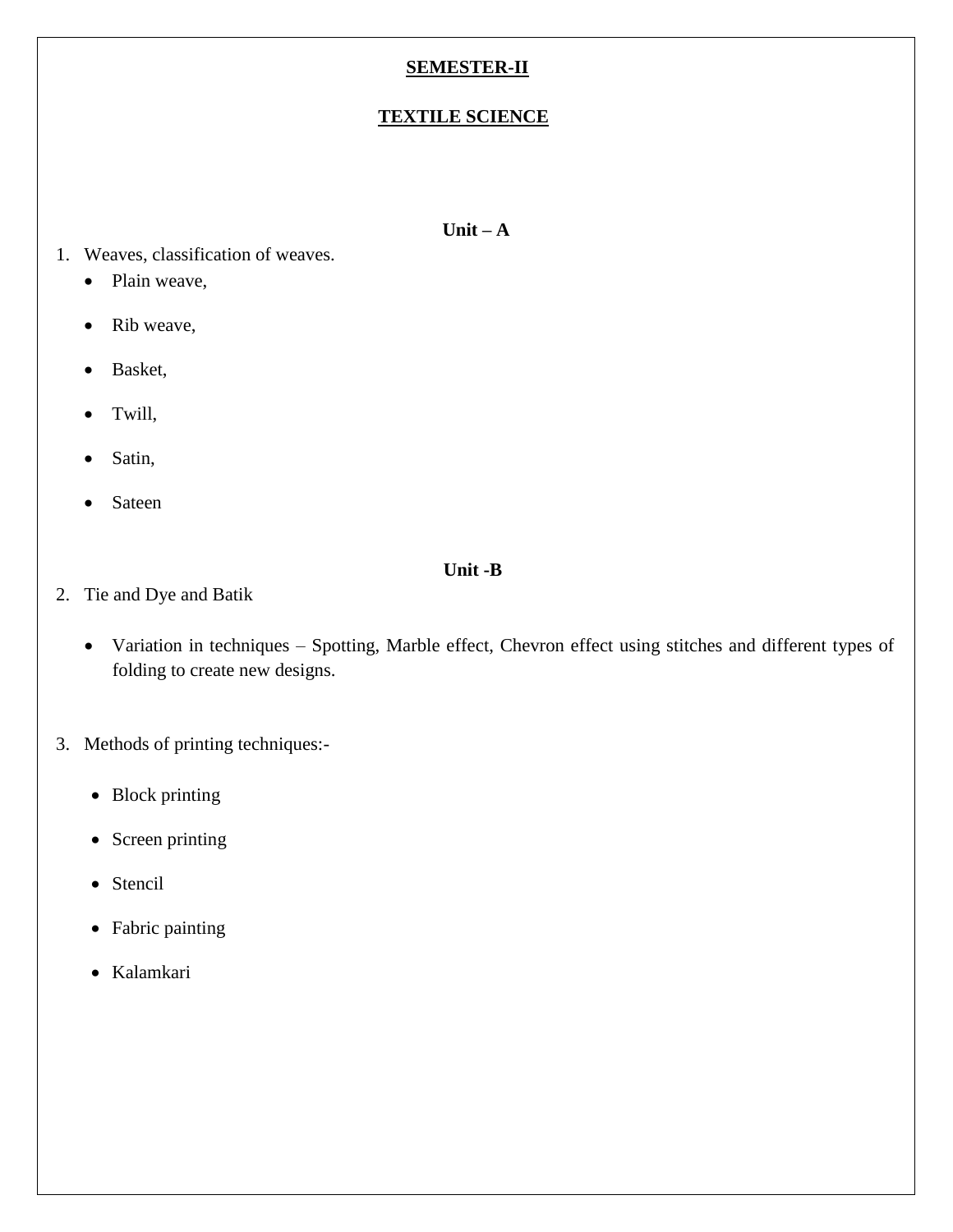# **PATTERN MAKING AND CONSTRUCTION TECHNOLOGY-LABORATORY**

### **SEM-II**

- Tools and Equipments used in drafting and Pattern Making
- Drafting and Pattern for adult Bodice Block and sleeve block
- Pattern of basic Bodice Block of a child.
- Developing of Patterns for
- Collars Peter pen, cape, Bishop, Sailor
- Sleeves set in ( Puff Sleeve, Tulip, Leg o Mutton, Magyar, Kimono)
- Designing and construction of work
- Sundress, petticoat, Salwar Kamiz, A-line or frock.
- Skirts (Any 5 Types)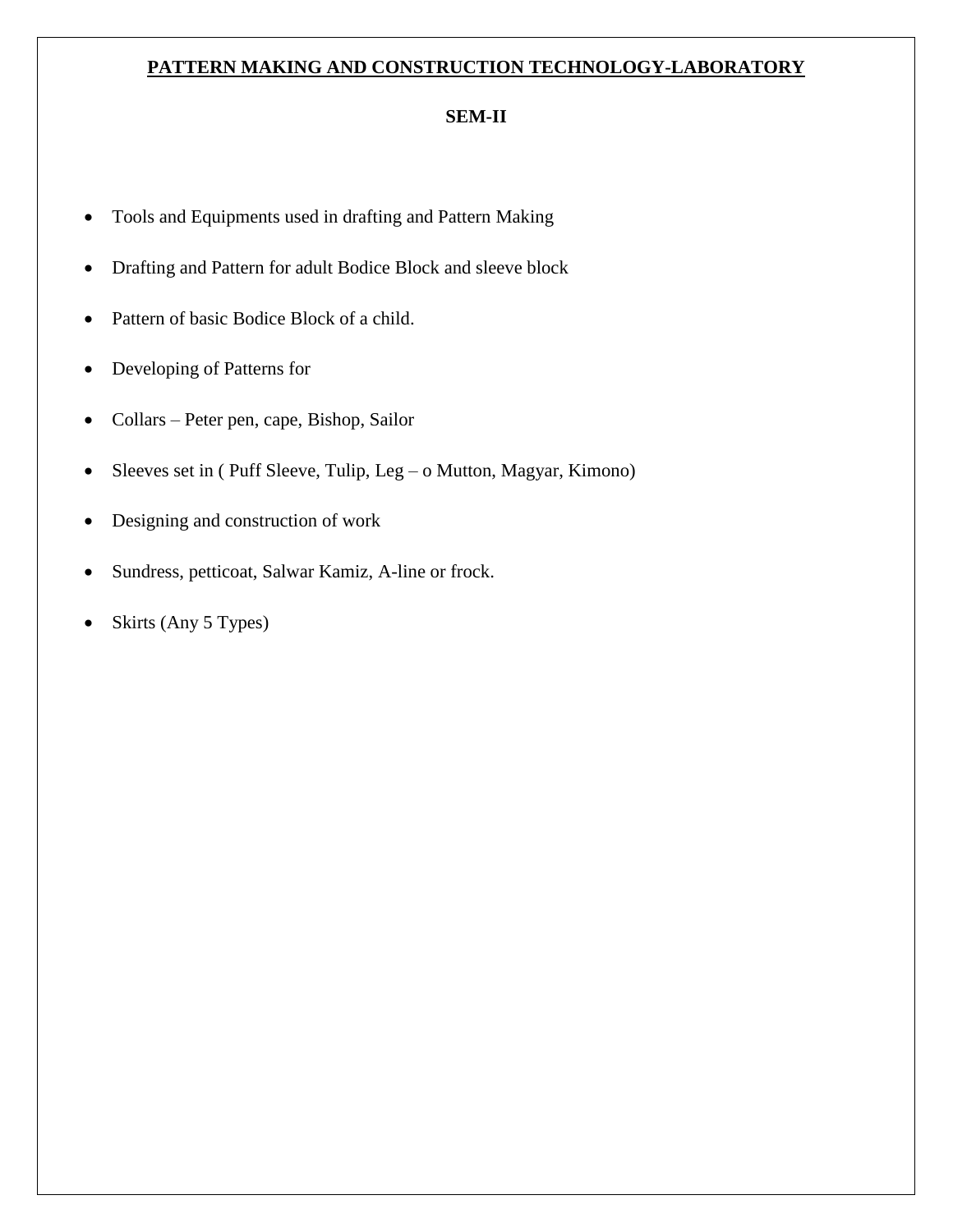# **FASHION THEORY**

### **SECTION – A**

- Fashion definition and its importance
- Fashion Terminology Fashion, Style, Fad, Classic, Trend, High Fashion, Haute Couture, Designer, Mass Fashion
- Fashion forecast

#### **SECTION – B**

# • Fashion Cycle

• National and International designer of  $21<sup>st</sup>$  century – Their Profile collection and contribution to fashion work.